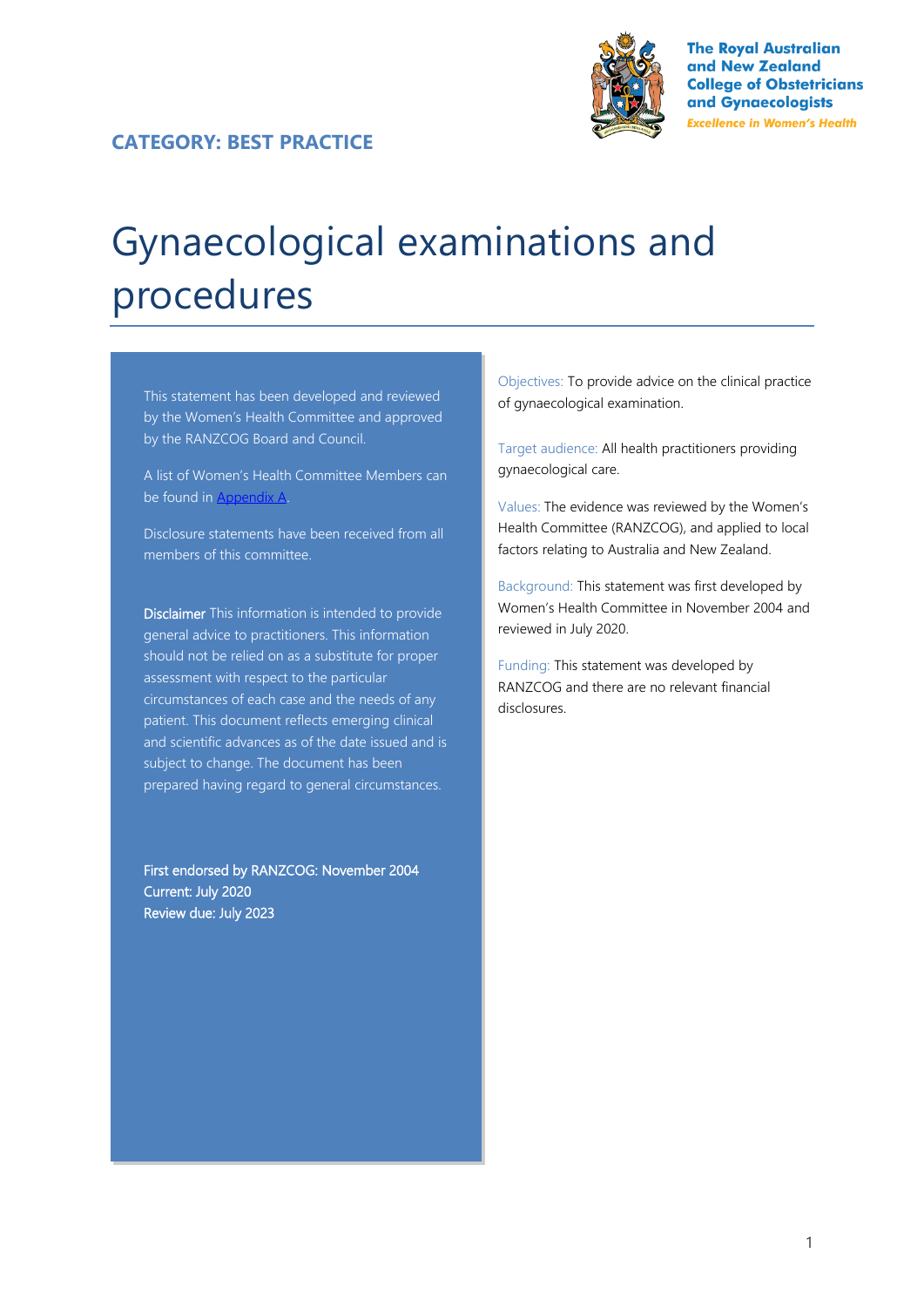### **1. Plain language summary**

When patients seek obstetric or gynaecological care, an examination may be recommended in order to gather the information necessary to provide the best care and treatment. In addition to a general physical examination doctors may recommend a gynaecological examination which may include an examination of the vagina, external genitals, rectum or breasts. Given their personal history, cultural values and beliefs, some patients may experience all aspects of a physical examination as difficult or distressing. However, many patients will find gynaecological examinations to be stressful and/or embarrassing.

If a gynaecological examination is recommended, the doctor must explain why the examination is required, exactly what kind of examination and what it involves. During this discussion doctors must seek to understand the patient's perspective and be sensitive and respectful of the patient's views. In addition, a patient must be given the opportunity to: ask questions; voice their concerns; have a support person of their choice present; and to decline the examination.

If the patient consents to a gynaecological examination the doctor must do their best to ensure the patient's comfort, dignity and privacy during the examination.

Note: Gynaecological examinations are now referred to as "Intimate examinations" by the Medical Board of Australia and Medical Council of New Zealand in an attempt to highlight the special challenges for patients and doctors associated with this type of examination. It is RANZCOG's preference to refer to the specific examination by name and denote this group of examinations as "gynaecological examinations".

## **2. Summary of recommendations**

| Recommendation 1                                                              | Grade           |
|-------------------------------------------------------------------------------|-----------------|
| Where gynaecological examination is indicated, doctors must ensure that the   | Consensus-based |
| patient is fully informed and verbal consent for the examination is obtained. | recommendation  |
|                                                                               |                 |
| Recommendation 2                                                              | Grade           |
| That the patient's vulnerability during a gynaecological examination is       | Consensus-based |
| acknowledged, their dignity preserved and privacy ensured.                    | recommendation  |
|                                                                               |                 |
| Recommendation 3                                                              | Grade           |
| If the doctor requests that a third party such as a student, observer or      | Consensus-based |
| chaperone be present during the examination the patient must be informed      | recommendation  |
| ahead of time of the reason for the request and consent obtained for their    |                 |
| presence.                                                                     |                 |
|                                                                               |                 |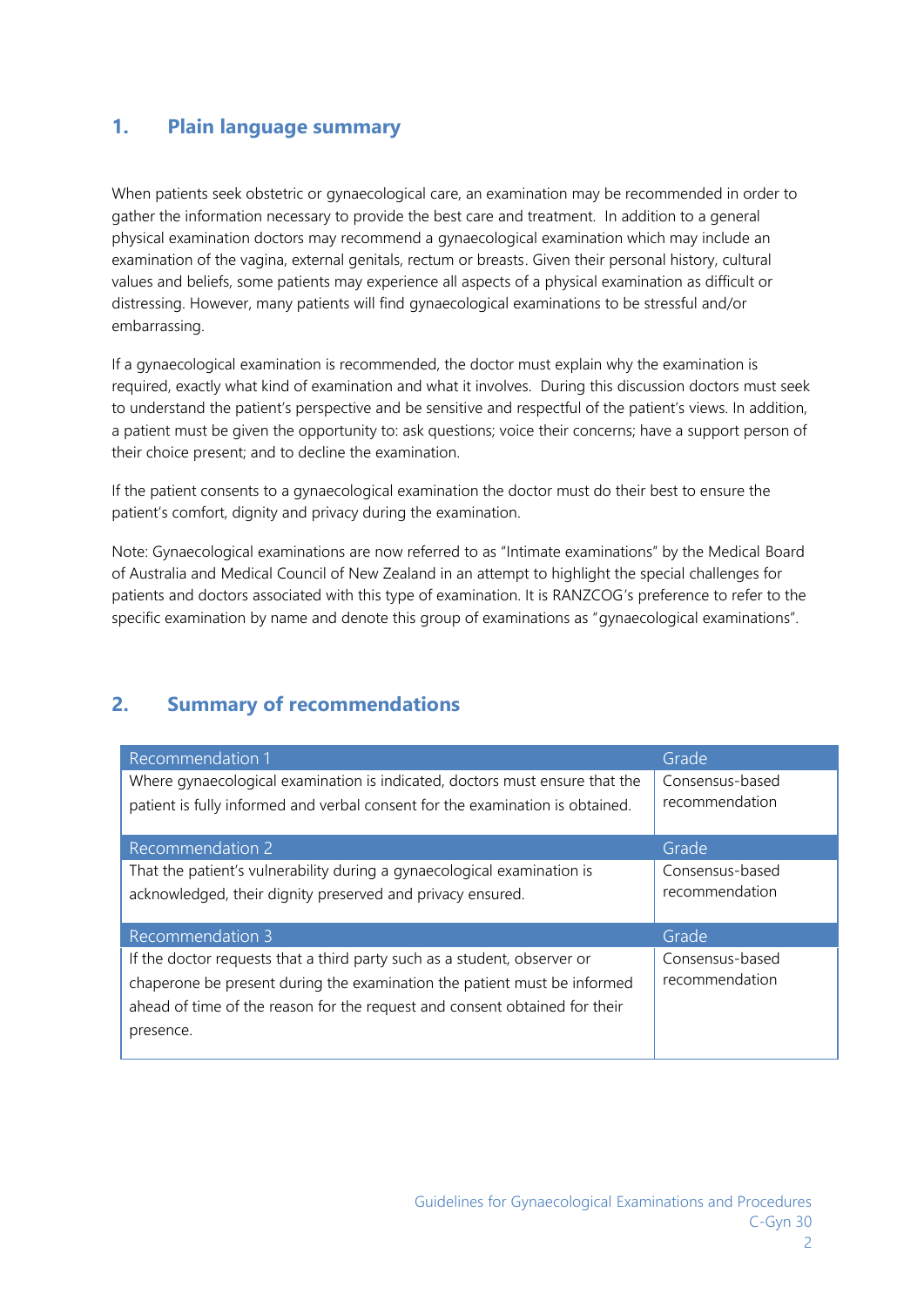## **3. Introduction**

Clinical practices in obstetrics and gynaecology will, of necessity, usually involve gynaecological examination of women. This process is formal and potentially intimidating to women, some of whom may have suffered various degrees of physical or sexual abuse during their lives.

Many diagnostic and therapeutic processes are physically invasive, including transvaginal ultrasound, IVF procedures, endometrial sampling procedures, colposcopy, and urodynamic testing.

Doctors should consider the information provided by women, listen and respond sensitively to their questions and concerns.

# **4. Discussion and recommendations**

Awareness of cultural or religious factors is essential when discussing and offering gynaecological examination.

Where examination is indicated, doctors should ensure:

- a) That the patient is fully informed and consent for the examination is obtained:
	- An adequate explanation is provided about the nature of an examination and the information that it will provide;
	- An interpreter is offered to assist in translating a different language or alternative form of communication such as sign language;
	- The patient has the opportunity to ask questions;
	- There is the option for the patient to bring a support person of their choice and have them present during the examination if that is the patients wish;
	- The patient has the opportunity to decline examination;
	- Verbal consent is obtained, especially for breast and/or pelvic examination and best practice would be to document this where appropriate.
- b) That the patient's privacy and vulnerability during a gynaecological examination is acknowledged by ensuring:
	- Privacy is provided for disrobing;
	- Suitable cover is provided during examination, for example, gown or cover sheet;
	- They always wear gloves when examining genitals or conducting internal examinations
	- They must not allow the patient to remain undressed for any longer than is needed for the examination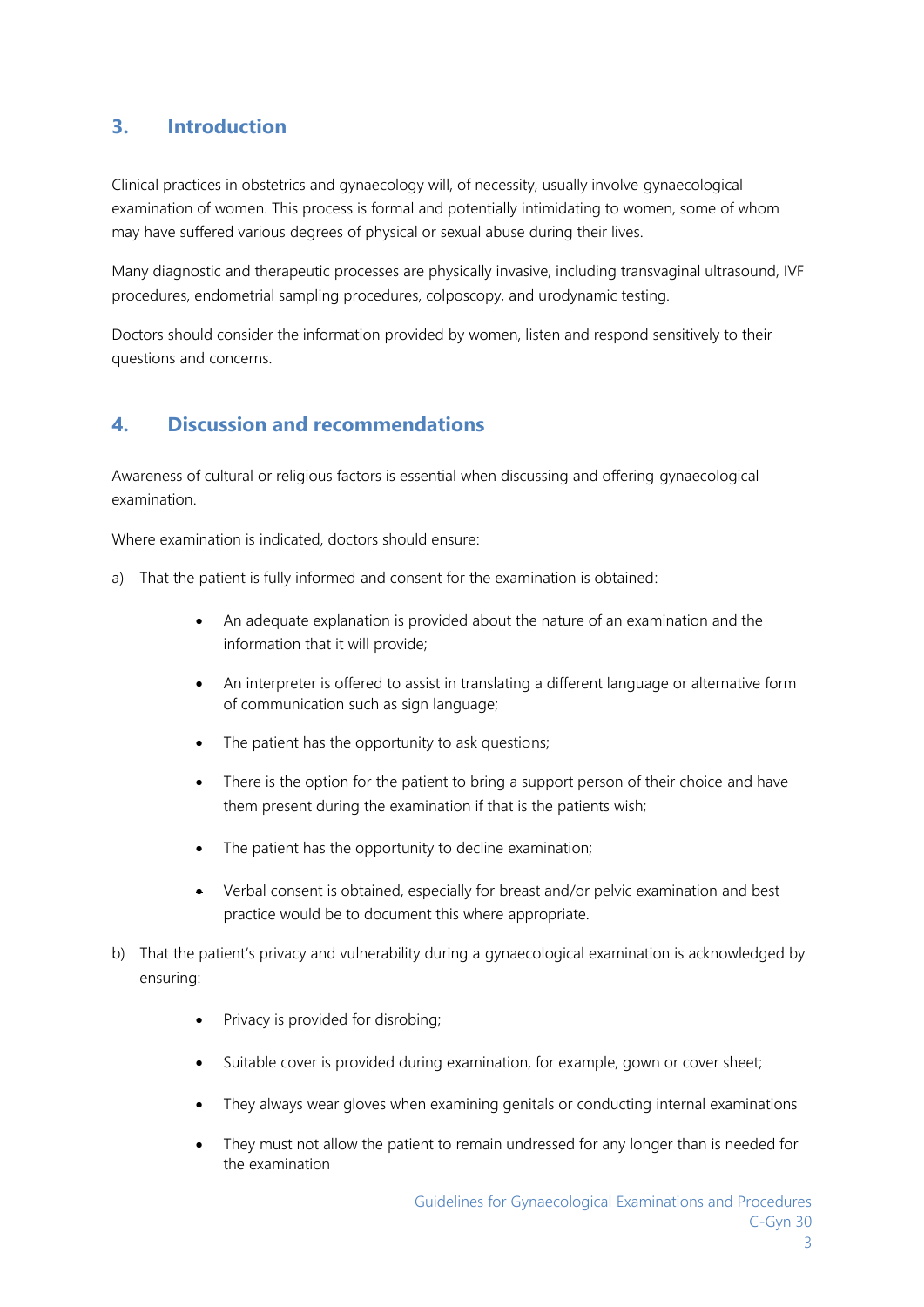- They are mindful of the patient and cease an examination when consent is uncertain, has been refused or has been withdrawn
- When the patient does not have a support person, or the support person is unsuitable to be present during the examination, a professional suitably qualified and of acceptable gender to the patient, in accordance with recommendations of the Medical Board of Australia and Medical Council of New Zealand should take on that role.
- If there is concern about the patients understanding or level of consent, then it may be more appropriate to delay examination until a follow-up appointment.

#### c) The presence of students

- The patient must consent in advance to the presence of medical students and be informed of the right to decline their attendance at any examination. The student should not be present when consent is obtained.
- The scope of the student's role in patient care must be made clear to the student, patient and to other members of the healthcare team. 1
- Patients must be informed of the level of involvement of the medical student/s and provide their consent for student participation.
- This includes when students conduct examinations on anaesthetised patients. In the event that a patient has not provided explicit consent for the examination, an unwarranted physical examination may constitute sexual assault.<sup>2</sup>

#### **d) The presence of an observer**

- A doctor may choose to have an observer present during gynaecological examination of a patient or in any consultation.
- The term "observer" is used increasingly commonly, instead of "chaperone", to mean an observer acting to protect a doctor's interests. Chaperone is used by the medical colleges to describe a formal observer present during a consultation or examination as a condition of medical practice.
- The role of the observer is different to a support person, relative or friend. The role of the observer is to observe the consultation or part of a consultation on the doctor's behalf, including the communication between the doctor and patient and any examination that takes place.
- The level of the observer's interaction in the consultation should be agreed to before the consultation is initiated, both between the doctor and observer, and between the doctor and patient.
- Verbal consent for the presence of the observer should be obtained from the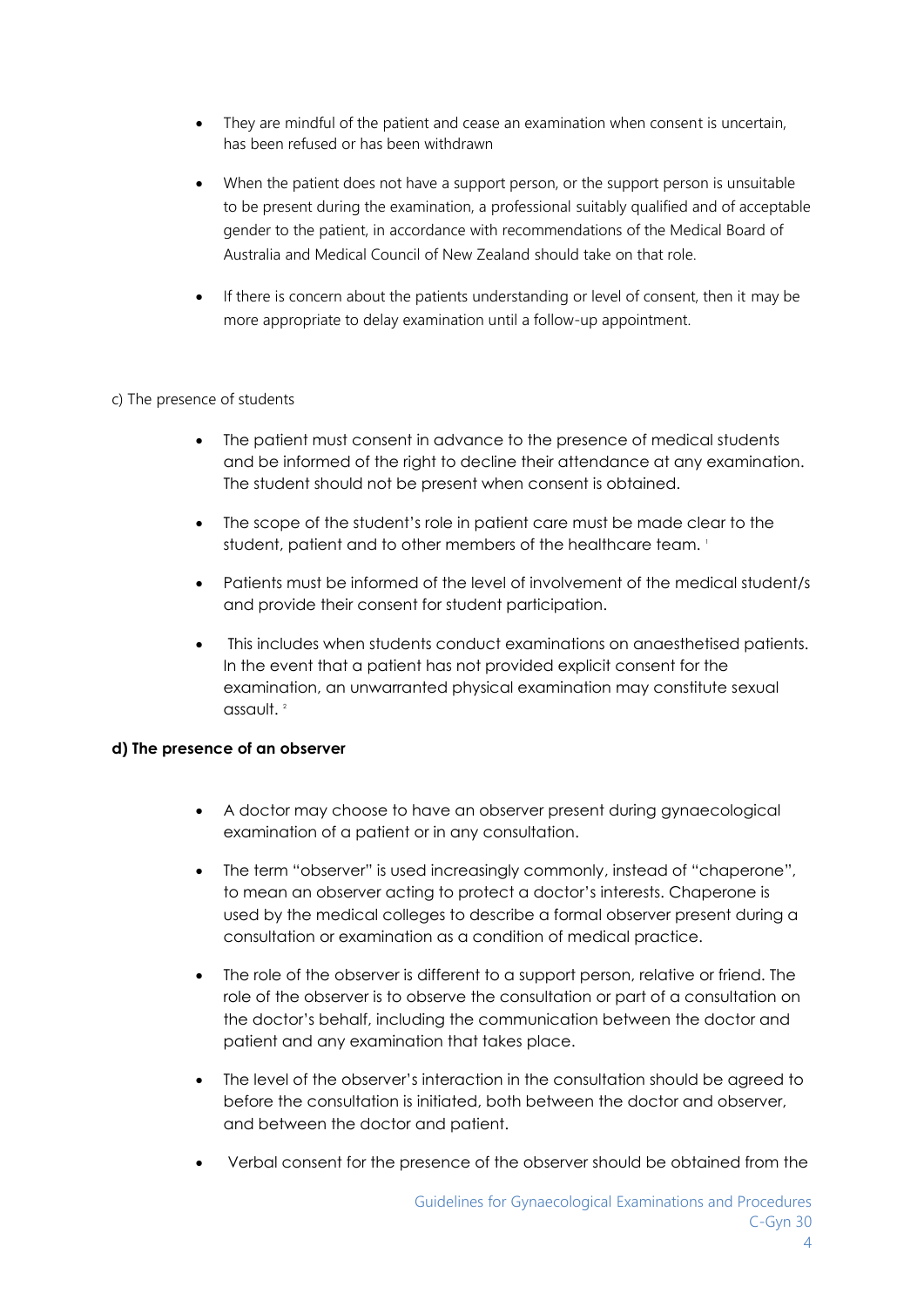patient at the start of the consultation and documented in the clinical record.

The observer must:

- be suitably qualified and of acceptable gender to the patient, in accordance with recommendations of the Medical Board of Australia and Medical Council of New Zealand.
- be of a gender approved by the patient or the patient's support person such as a parent, carer, guardian or friend
- respect the privacy and dignity of the patient**.**

#### **e) When there is not agreement on the presence of a third person**

- Not every patient will want to have a third person in attendance for a physical examination where they need to undress. A patient has the right to decline a third person being present. Similarly, a doctor may decline to examine a patient on their own.
- If there is no agreement on the attendance of a third person, or who that third person should be, either the doctor or the patient has the right to withdraw from the consultation until a mutually acceptable third person is available. Alternatively, the patient may be referred to another doctor. This should not in any way have any adverse effect on the care that is provided.

For guidance on the examination of young women and children,

Refer to the Royal Australasian College of Physicians (RACP) Policy Genital Examinations in Girls and Young Women: A Clinical Practice Guideline, available at: [www.racp.edu.au/docs/default](http://www.racp.edu.au/docs/default-source/advocacy-library/genital-examinations-in-girls-and-young-women-a-clinical-practice-guideline.pdf)[source/advocacy-library/genital-examinations-in-girls-and-young-women-a-clinical-practice](http://www.racp.edu.au/docs/default-source/advocacy-library/genital-examinations-in-girls-and-young-women-a-clinical-practice-guideline.pdf)[guideline.pdf](http://www.racp.edu.au/docs/default-source/advocacy-library/genital-examinations-in-girls-and-young-women-a-clinical-practice-guideline.pdf)

## **5. References**

- 1. Medical Board of Australia. Good Medical Practice: A code for doctors in Australia (2014) Available at:<https://www.medicalboard.gov.au/Codes-Guidelines-Policies/Code-of-conduct.aspx>
- 2. Medical Board of Australia. 2011. Sexual Boundaries: Guideline for doctors. Available at: [http://www.medicalboard.gov.au/News/2011-10-28-Sexual-Boundaries-Guidelines-for-doctors](http://www.medicalboard.gov.au/News/2011-10-28-Sexual-Boundaries-Guidelines-for-doctors-released.aspx)[released.aspx](http://www.medicalboard.gov.au/News/2011-10-28-Sexual-Boundaries-Guidelines-for-doctors-released.aspx)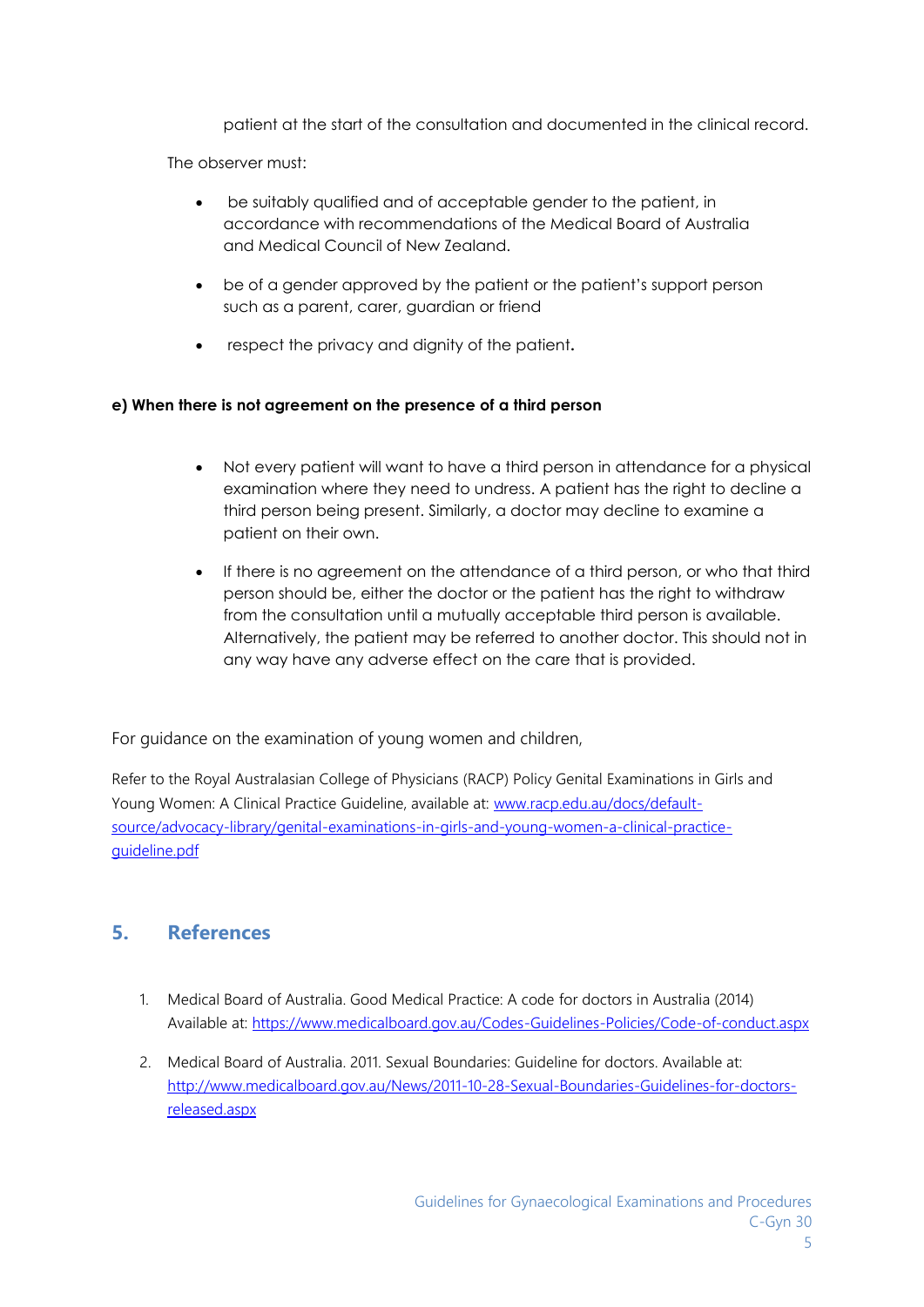# **6. Other suggested reading**

Medical Council of New Zealand. 2019. Informed consent: Helping patients make informed decisions about their care. Available at: [https://www.mcnz.org.nz/assets/standards/dcbf35722d/Statement-on](https://www.mcnz.org.nz/assets/standards/dcbf35722d/Statement-on-informed-consent.pdf)[informed-consent.pdf](https://www.mcnz.org.nz/assets/standards/dcbf35722d/Statement-on-informed-consent.pdf)

Medical Council of New Zealand. 2004. When another person is present during a consultation. [https://www.mcnz.org.nz/assets/News-and-Publications/Statements/When-another-person-is-present](https://www.mcnz.org.nz/assets/News-and-Publications/Statements/When-another-person-is-present-during-a-consultation.pdf)[during-a-consultation.pdf](https://www.mcnz.org.nz/assets/News-and-Publications/Statements/When-another-person-is-present-during-a-consultation.pdf)

Code of Ethical Practice. Royal Australian and New Zealand College of Obstetricians and Gynaecologists, November 2006.

Patient Examination Guidelines, Australian Medical Association Position Statement,2012. Available at: https://ama.com.au/sites/default/files/documents/Patient\_Examination\_Guidelines\_2012\_0.pdf

Genital Examinations in Girls and Young Women: A Clinical Practice Guideline. The Royal Australasian College of Physicians (RACP).April 2018.Available at: [www.racp.edu.au/docs/default-source/advocacy](http://www.racp.edu.au/docs/default-source/advocacy-library/genital-examinations-in-girls-and-young-women-a-clinical-practice-guideline.pdf)[library/genital-examinations-in-girls-and-young-women-a-clinical-practice-guideline.pdf](http://www.racp.edu.au/docs/default-source/advocacy-library/genital-examinations-in-girls-and-young-women-a-clinical-practice-guideline.pdf)

FIGO Recommendations on the Ethical Issues in Obstetrics and Gynaecology October 2012 [https://www.figo.org/sites/default/files/uploads/wg](https://www.figo.org/sites/default/files/uploads/wg-publications/ethics/English%20Ethical%20Issues%20in%20Obstetrics%20and%20Gynecology.pdf)[publications/ethics/English%20Ethical%20Issues%20in%20Obstetrics%20and%20Gynecology.pdf](https://www.figo.org/sites/default/files/uploads/wg-publications/ethics/English%20Ethical%20Issues%20in%20Obstetrics%20and%20Gynecology.pdf)

# **7. Links to other College statements**

Evidence-based Medicine, Obstetrics and Gynaecology (C-Gen 15) [https://www.ranzcog.edu.au/RANZCOG\\_SITE/media/RANZCOG-](https://www.ranzcog.edu.au/RANZCOG_SITE/media/RANZCOG-MEDIA/Women%27s%20Health/Statement%20and%20guidelines/Clinical%20-%20General/Evidence-based-medicine,-Obstetrics-and-Gynaecology-(C-Gen-15)-Review-March-2016.pdf?ext=.pdf)[MEDIA/Women%27s%20Health/Statement%20and%20guidelines/Clinical%20-%20General/Evidence](https://www.ranzcog.edu.au/RANZCOG_SITE/media/RANZCOG-MEDIA/Women%27s%20Health/Statement%20and%20guidelines/Clinical%20-%20General/Evidence-based-medicine,-Obstetrics-and-Gynaecology-(C-Gen-15)-Review-March-2016.pdf?ext=.pdf)[based-medicine,-Obstetrics-and-Gynaecology-\(C-Gen-15\)-Review-March-2016.pdf?ext=.pdf](https://www.ranzcog.edu.au/RANZCOG_SITE/media/RANZCOG-MEDIA/Women%27s%20Health/Statement%20and%20guidelines/Clinical%20-%20General/Evidence-based-medicine,-Obstetrics-and-Gynaecology-(C-Gen-15)-Review-March-2016.pdf?ext=.pdf)